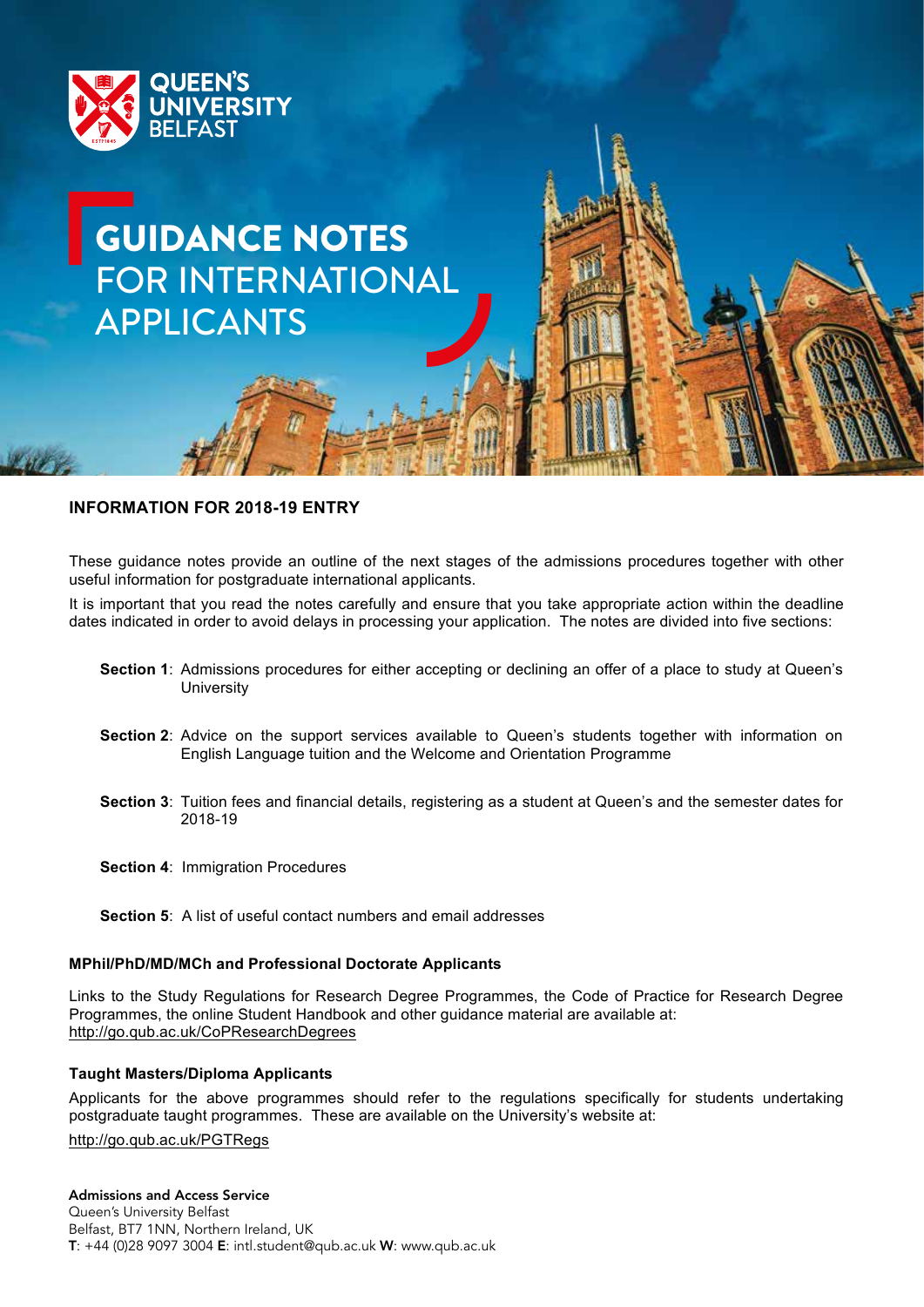# **SECTION 1 – ADMISSIONS PROCEDURES**

## **1. Your Offer of Admission**

The only official letter confirming your offer of a place to undertake a postgraduate programme of study is that issued by the Admissions and Access Service. Applicants who receive an offer will be provided with a copy of the University's Terms and Conditions. This will be sent to applicants in a durable medium.

An offer of admission does not constitute an offer of money to fund your studies. If you are not in receipt of financial support you should ensure that you are fully aware of the financial commitments and that you have the necessary resources to cover the cost of fees and maintenance for the duration of your studies (see http://go.qub.ac.uk/costoflivingtables).

## **2. Before Accepting your Offer of a Place**

All students must agree to conform to the Statutes of the University:

'We, the students of Queen's University Belfast, on admission do hereby promise that we will conform to the Statutes of the University and to all regulations, rules and orders from time to time made by the authorities of the University for the proper conduct of its business and due maintenance of discipline, that we will refrain from words or acts prejudicial thereto or from any conduct or activity which conflicts with the University's policies on Equality and Diversity, and Student Anti-Bullying and Harassment (including harassment on the grounds of age, religious belief, political opinion, race, gender, colour, ethnic origin, sexual orientation or disability), that we will refrain from injury to the property of the University and will endeavour to promote its interests and studies and will not engage in any conduct liable to bring the University into disrepute.'

Prospective students should be aware of this obligation before deciding to accept the offer of a place.

#### **3. Conditional Offers – Notification of Examination Results**

If your offer is conditional upon the completion of a degree or other qualification such as an English Language test, you must upload scanned copies of your examination result(s) and official final transcript/degree award certificate to the online application portal. Please ensure that you upload scanned copies of your documentation to the **My Applications** section of the portal.

**Please note** that this also applies to students who are currently studying at Queen's University since the Admissions and Access Service does not receive notification of degree results. Where applicable, confirmation of your qualifications must be officially translated into English.

Please submit your results even if you have not exactly met the condition(s) of your offer, as it may be possible to exercise some flexibility if places are available.

If you do not provide this information your application cannot proceed to the next stage of the admissions cycle and more importantly, it will not be possible to send you the appropriate letters to support your student visa application – see Section 4 – Immigration Procedures.

#### **UK Visas and Immigration English Language Requirements**

The University will continue to accept the IELTS Academic and TOEFL internet-based tests for direct admission to postgraduate degree programmes. If your offer is conditional upon the completion of an approved English Language test, please note that for immigration (visa) purposes, you will be required to obtain the following minimum scores in each element of the test:

IELTS\*: an overall score of 6.0 or 6.5 or 7.0 (depending on course requirement) normally with a minimum score of 5.5 in each element.

TOEFL\*: (internet-based test only) a minimum overall score of 80, 90 or 95 (depending on course requirement) normally with minimum scores as follows: Reading 18; Listening 17; Speaking 20; Writing 17.

*\* IELTS (Academic) and TOEFL tests must have been taken within two years of the date when a Confirmation of Acceptance for Studies (CAS) is issued for visa purposes.*

These are the minimum standards acceptable and demand for places may mean that applicants will require higher grades in order to be competitive and some programmes will require higher scores in the individual test components. If so, this will have been specified in your offer letter. INTO Queen's University Belfast offers a wide range of English Language courses designed specifically for international students – please see Section 2.

**Important Note** – you will be required to bring **original documentary evidence** of your degree qualification(s) (and a certified English translation, where applicable) to registration in September. Documentary evidence of English Language qualifications (if appropriate) will also be required at registration.

## **4. Unconditional Offers**

If you meet all the admission requirements for your chosen course of study, you will receive an unconditional offer letter which you may use as evidence that you have been accepted on to the course.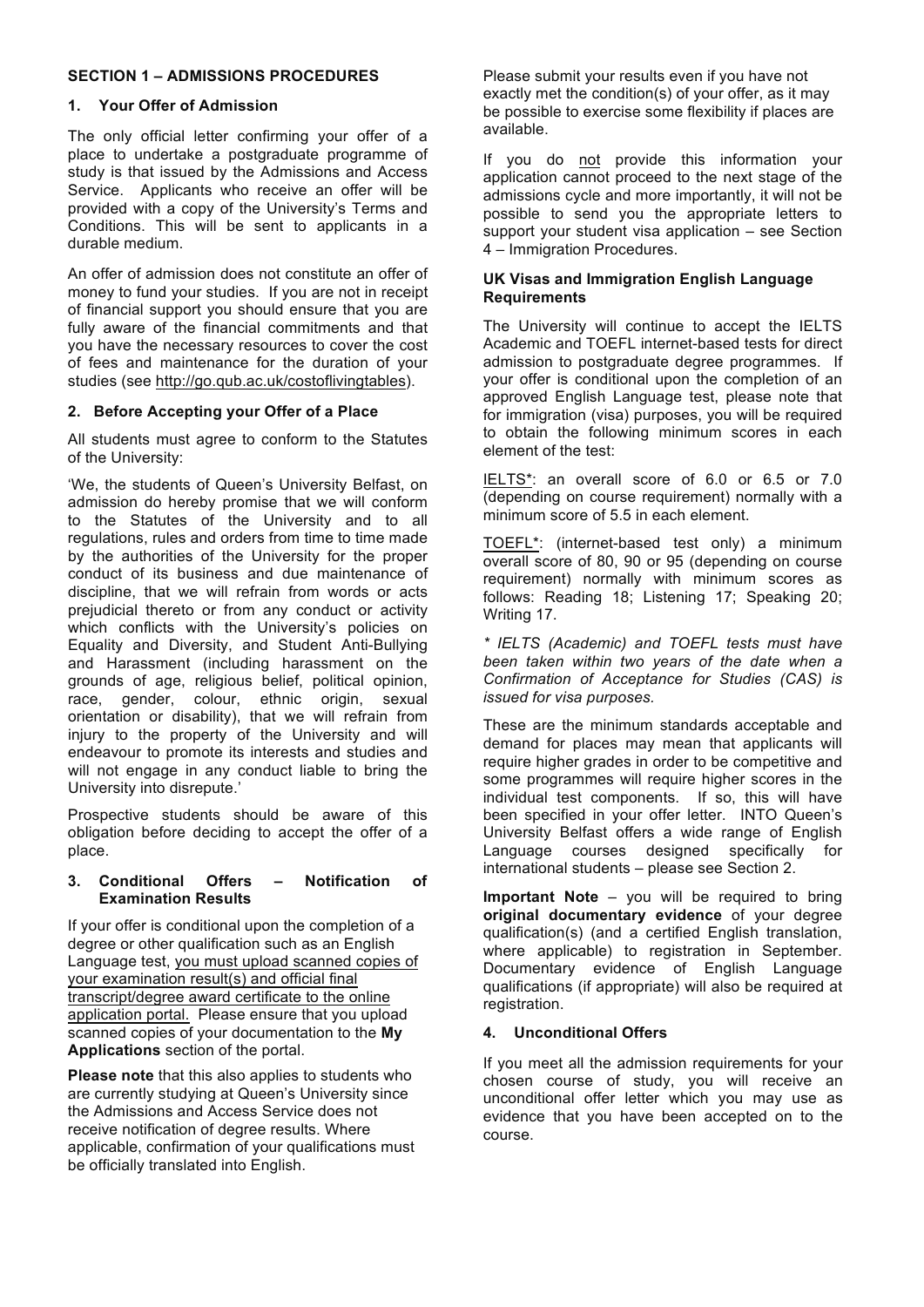# **5. Replying to an Offer of Admission**

This is an important step in the admissions process since it enables the Admissions and Access Service to track the progress of your application and for those applicants who accept an unconditional offer of a place, the information is required to enable a CAS number to be assigned to you for visa purposes – see Section 4 Immigration Procedures.

To accept or decline an offer of a place, you should reply **online** following the links through the Direct Applications Portal – http://go.qub.ac.uk/pgapply. This should be completed **as soon as possible, ideally within 14 days** of receipt of your offer letter.

If you have applied and been offered a place on more than one course/programme of study, you must indicate whether you wish to accept or decline the offer against each course/programme.

Given that your final course choice may be dependent on funding and/or other factors, you may initially decide to accept more than one offer of a place. If you initially accept a place and subsequently wish to decline the offer, please email intl.student@qub.ac.uk to let us know.

For some high demand courses, waiting lists are in operation and an early response would enable us to offer the place to another applicant.

## **SECTION 2 – SUPPORTING YOUR STUDIES**

#### **1. English Language Tuition**

INTO Queen's University Belfast offers a wide range of English Language courses designed specifically for international students, including 10, 6 or 4 week pre-sessional courses. Applicants who have satisfied the other course entry requirements and who achieve the required level of performance in the pre-sessional English course, will be permitted to progress to their postgraduate degree programme without having to re-take the IELTS or TOEFL test. **Please note** that for admission to a pre-sessional English course, applicants must normally hold a Secure English Language Test (SELT) approved by the UK Visas and Immigration (UKVI). A list of approved SELT tests and providers is available from the UKVI website at https://www.gov.uk/tier-4-general-visa.

Further details are available from the website at: www.intohigher.com/queens

See Section 5 for contact details.

Please note that you must meet the University's English Language requirement before being permitted to register on to your postgraduate programme of study.

## **2. Disability Services**

Disability Services co-ordinates a range of services to support students with disabilities or long term conditions, including School and exam support. If you have declared a disability, special needs or a medical condition on your application form you should have received further details from Disability Services, along with your offer letter. If these details were not included or you wish to receive further information please contact the Admissions and Access Service. Please see section 5 for contact details.

#### **3. University Student Accommodation**

The University offers a wide range of accommodation with options to suit different lifestyles. Willow Walk is new purpose built accommodation ideally suited to the needs of international and postgraduate students. The accommodation offers a mix of studio and 1, 2, 3 and 4 bedroom apartments each with their own front door. A limited number of apartments are available for postgraduate students accompanied by partner and dependants.

Information regarding Queen's Accommodation will be available online from May 2018 at www.stayatqueens.com together with details of how and when you can apply online. It is recommended that you submit your application before 1 August.

It is provisionally anticipated that student accommodation will be available from 15 September 2018 or during the previous week if you are attending the Orientation Programme for International Students.

Any queries about accommodation should be addressed to Elms Village Reception Office. See Section 5 for contact details.

If you intend bringing your spouse/family, you are strongly advised to arrive by yourself in the first instance. You can then make suitable arrangements for your family to arrive later.

## **4. Welcome and Orientation**

You are required to attend the Welcome and Orientation programme for new students prior to the beginning of the academic year. The programme covers basic academic and practical matters and enables you to familiarise yourself with the University and living in Belfast before you commence your studies. Full details of the programme, along with details of support services available to international students will be available online to applicants from July 2018 at the<br>International Student Support website at: International Student Support website at: www.qub.ac.uk/sites/iss/.

The website contains a range of useful quidance on preparing to leave for the UK, arrival in the UK,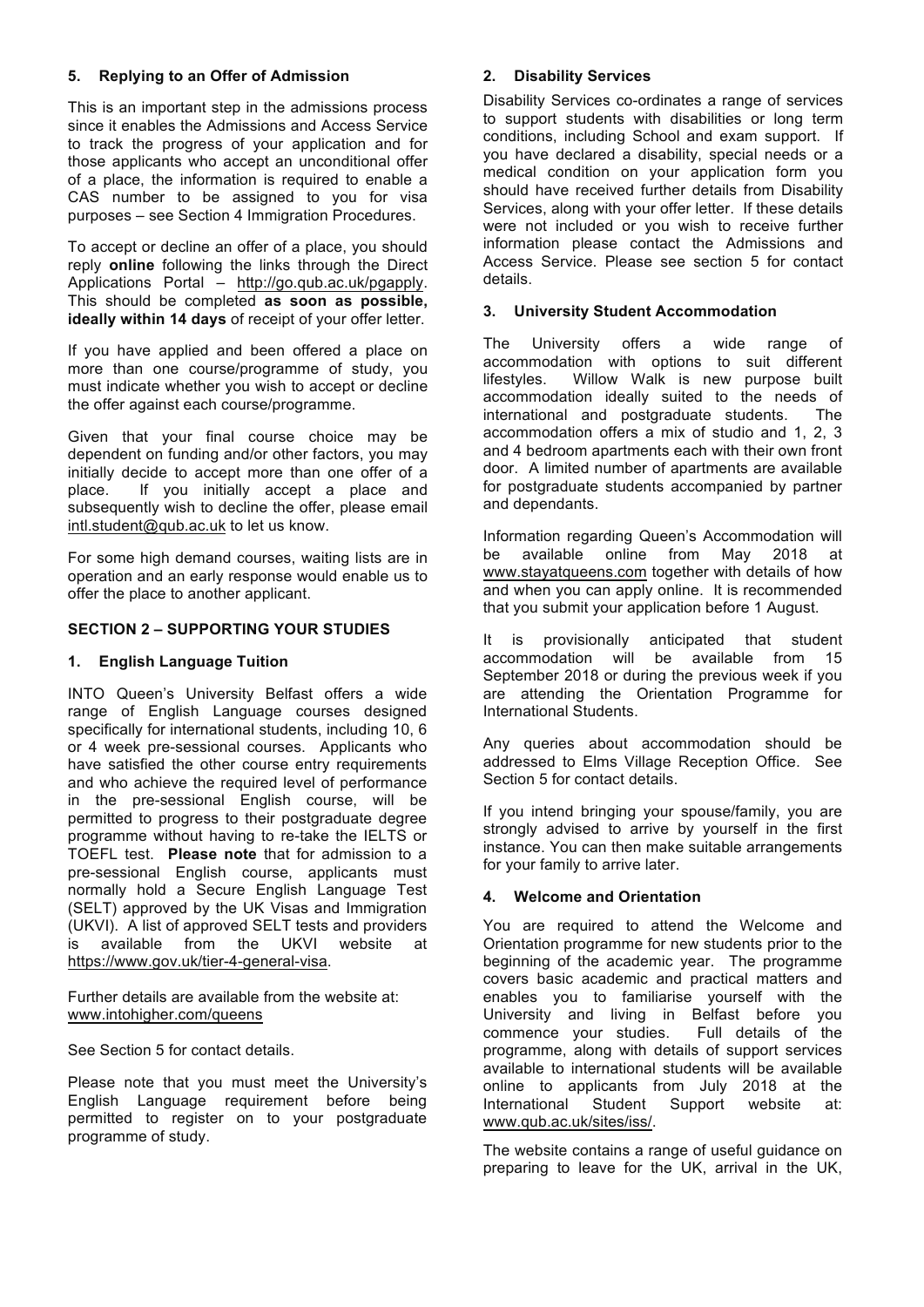immigration advice, living in Belfast, studying at Queen's and other general information. This will be updated for 2018 entry. However, for information purposes, the **International Student 2017-18 Pre-Arrival Guide and Post-Arrival Handbook** can be downloaded from the University's website at: www.qub.ac.uk/sites/iss/

## **5. International and Postgraduate Student Support**

The University provides dedicated support to international and postgraduate students and provides many aspects of information, advice and guidance.

In line with the University Vision 2020, the **Graduate School** has been specifically designed to meet the needs of postgraduate students. The School provides an enriched environment of learning, support facilities, research and innovation in which postgraduate students can prosper and develop. It is also the base for the Postgraduate Skills Training Programme. Courses are specifically designed to give you the skills needed to be successful academically and personally on your course, as well as equip you for future employment.

The Student Guidance Centre is home to **International Student Support**, which specialises in immigration advice for international applicants and students as well as support while you are in Belfast – see Section 5 for contact details. Staff members in this office are the only staff at the University who are permitted to give you immigration advice and will liaise closely with the Admissions Service to ensure you have the proper documents to be able to study at Queen's.

#### **SECTION 3 – TUITION FEES, SCHOLARSHIPS AND FINANCIAL ARRANGEMENTS**

## **1. Scholarships and Funding**

The International Office administers a wide range of fee reductions and scholarships for international students, and details of these arrangements for 2018 entry will be made available on the website at: www.qub.ac.uk/internationalscholarships

Information on other possible funding opportunities specifically for postgraduate students is available from the Graduate School, see Section 5 for contact details or visit the website at: www.qub.ac.uk/sites/graduateschool/

Funding scholarships, not administered by the Graduate School or the International Office, may be offered by individual Schools in the University. It is therefore recommended that applicants check the<br>relevant School website for details: relevant School website for details: www.qub.ac.uk/schools/

## **2. Tuition Fees**

Information about the tuition fee payable for the academic year 2018-19 is included in your offer letter. Details of the tuition fees for international students can be found at the following website: www.qub.ac.uk/Study/Feesandfinance/. For courses with a duration of more than one year, fees will be subject to an annual inflationary increase.

## **3. Financial Arrangements/Payment of Fees**

International students will be required to fulfil certain financial arrangements to the satisfaction of the University as outlined below.

Applicants are advised to consult the University's Student Finance website for full details of the procedures for the payment of tuition fees at: www.qub.ac.uk/Study/Feesandfinance/

A summary of the requirements which are in place for 2018 entry is outlined below.

As part of the registration and enrolment process and, before commencing your studies, you will have to either:

- provide official evidence of sponsorship or scholarship from a government or other official organisation; or
- pay the total tuition fee at or prior to enrolment. Please note that cash will not be accepted; or
- pay by Direct Debit: a minimum amount of 25% of the total fees must be paid at or prior to enrolment. Direct debits are taken in three equal payments at the end of November, January and March, or within four working days of each date. The direct debit facility is only available to those students who have a UK current bank account (not savings account) which is recognised by the Direct Debit Scheme. A Direct Debit Mandate form must be completed by **12 October 2018** to avail of the option; or
- provide evidence that you are in receipt of an award from the University or funding administered by the University.

The following may also be requested:

- provide the Director of Finance with satisfactory evidence of your financial standing before commencing your second or subsequent years of study;
- pay in advance the annual fees for tuition and<br>University residential accommodation if residential accommodation if requested;
- obtain any necessary currency permits to enable you to meet your obligations in full on arrival at the University.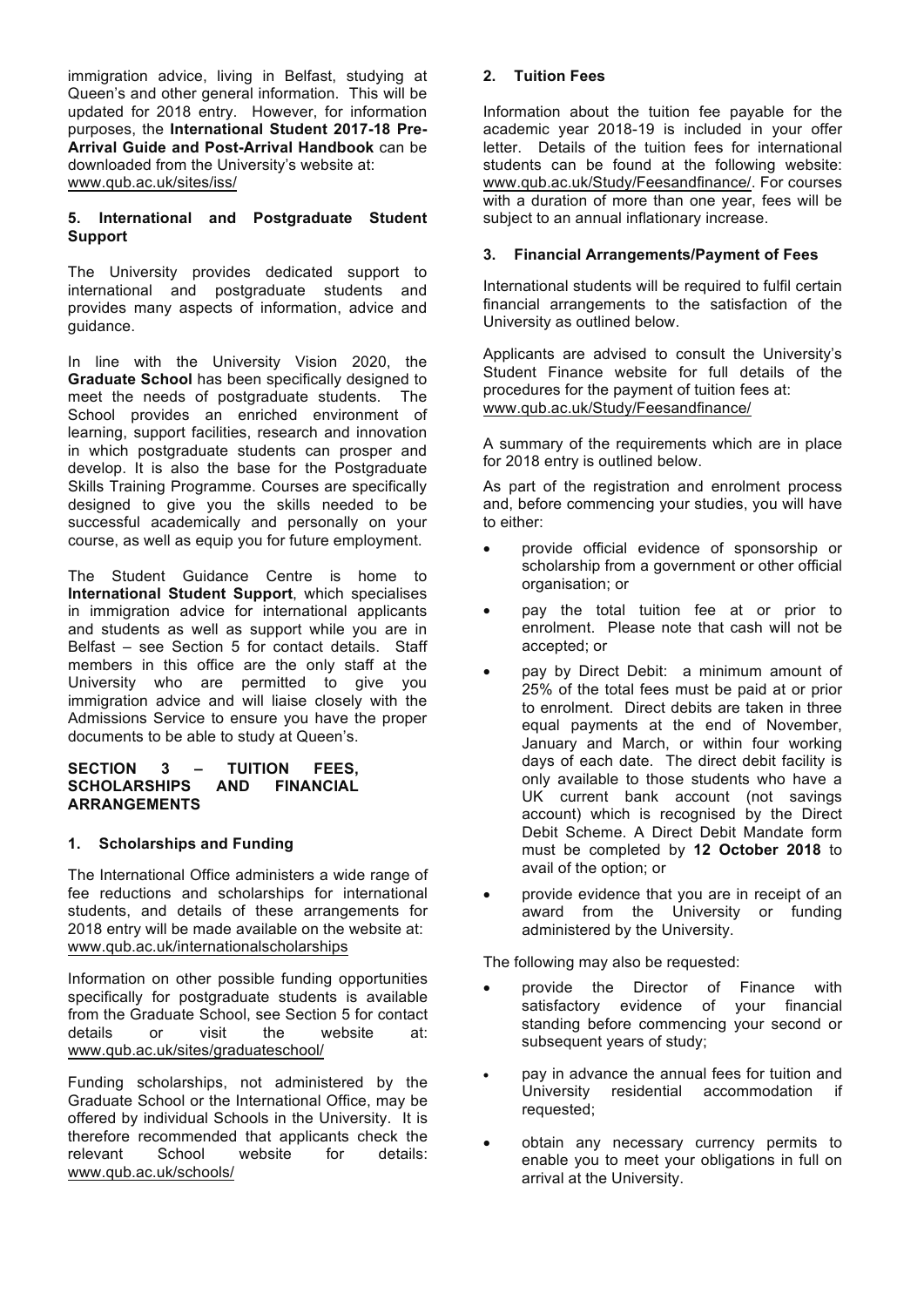## **4. Mandatory Tuition Fee Deposits for Postgraduate Taught Courses**

If you have met all the course entry requirements and have accepted an **unconditional** offer of a place to study on a **one-year postgraduate taught** course, **please note** that we **require** such applicants to pay a deposit towards their tuition fees before a Confirmation of Acceptance for Studies (CAS) for visa/immigration purposes can be issued – see Section 4.

## **CAS details will not be issued earlier than six months before the start of your degree programme.**

When you pay a deposit towards your fees, you will receive a receipt which you should present with your documents when you apply for your student entry visa to the UK. This information will also be included in your CAS statement – see enclosed leaflet - 'Studying at Queen's: Visas and the Points Based System'.

The arrangements for deposits for 2018 entry are as follows:

- the minimum deposit level is **£2,500**, however you can make a higher payment of fees if you wish;
- the deposit can be paid by Bank Draft in pounds sterling, drawn on a UK bank, or Bank Transfer or Credit Card;
- you must complete the **Deposit Payment Form** attached **(Appendix 1)** and return it to the Student Finance Office by email to studentfinance@qub.ac.uk or by mail to the address stated on the form together with a copy of your offer letter;
- the Student Finance Office will process your payment and send you a receipt;
- the deposit **will only be refunded** if you fail to obtain entry clearance from the UK immigration authorities to enter the UK as a student to undertake study at Queen's University. You must provide documentary evidence of your failure to obtain entry clearance.

**International applicants who are in receipt of a full tuition fee scholarship are not required to pay the mandatory tuition fee deposit (evidence of the scholarship must be provided to Admissions).**

## **5. Voluntary Tuition Fee Deposits for Postgraduate Research Courses**

If you have met all the course entry requirements and you have received an **unconditional** offer of a place to study on a **postgraduate research** degree, you should note that we provide a facility for

applicants to pay a **voluntary** deposit towards their tuition fees.

If you pay a deposit towards your fees, you should present the receipt with your documents when you apply for your student entry visa to the UK. This information will also be included in your CAS statement – see enclosed leaflet 'Studying at Queen's: Visas and the Points Based System'.

The arrangements for payment of voluntary deposits for 2018 entry are:

- the minimum deposit level is **£2,500**, however you can make a higher payment of fees if you wish;
- the deposit can be paid by Bank Draft in pounds sterling, drawn on a UK bank, or Bank Transfer or Credit Card;
- you must complete the **Deposit Payment Form** attached **(Appendix 1)** and return it to the Student Finance Office by email to studentfinance@qub.ac.uk or by mail to the address stated on the form together with a copy of your offer letter;
- the Student Finance Office will process your payment and send you a receipt;
- normally, the deposit **will only be refunded** if you fail to obtain entry clearance from the UK immigration authorities to enter the UK as a student to undertake study at Queen's University. You must provide documentary evidence of your failure to obtain entry clearance.

## **6. Additional Course Costs**

For some courses, students may be required to purchase specialist equipment or attend field courses and any costs involved will be additional to the tuition fees indicated in your admissions letter.

## **7. Cost of Living**

The *Mercer 2016* survey names Belfast as the best value city in the UK for students, with the lowest cost of living overall. It is estimated that you will require a minimum of £8,500 (excluding tuition fees) to cover the cost of living expenses for a calendar year e.g. rent, heating, food etc.

However, this sum of money does not take account of funds necessary to support any dependants who may accompany you whilst you are studying. The overall cost of attendance will vary depending on your lifestyle. Further information about the cost of living in Belfast can be found at: http://go.qub.ac.uk/costoflivingtables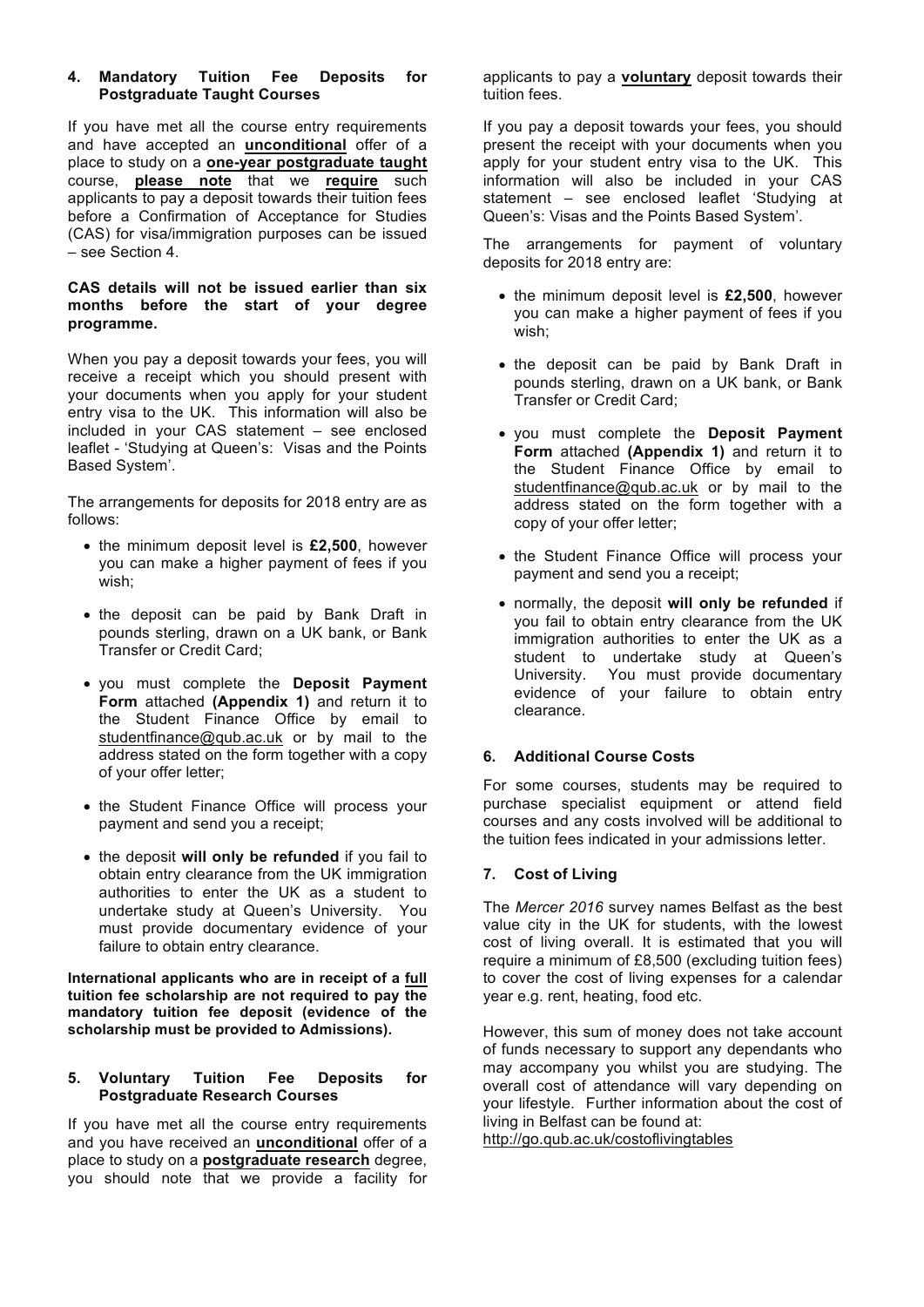**Note –** please refer to the enclosed leaflet – 'Studying at Queen's: Visas and the Points Based System' – to check the minimum amount of money you are required to have in place when applying for your student visa – see Section 5 for International Student Support contact details.

## **8. Registering as a Student at Queen's**

You will be required to complete enrolment and registration procedures when you arrive at the University.

You must bring **original documentary evidence** of the following:

Academic and English Language qualifications:

- Degree award certificate and final transcript (and a certified English translation, if applicable)
- English Language qualification, for example, IELTS test (if appropriate)

## Passport

All international students will be required to bring their original passport and visa permission to International Student Support staff in order for a Right to Study check to be carried out as part of your enrolment – see Section 4.

## ATAS Certificate

If you were required to apply for an Academic Technology Approval Scheme (ATAS) certificate, you will also be required to show this at enrolment.

## **Research Programmes**

Registration and enrolment for the academic year 2018-19 will commence during September 2018.

Further details will be sent by Student Services and Systems to all applicants who have firmly accepted an unconditional offer of a place – see Section 5 for contact details.

## **Taught Courses**

Successful applicants will be required to attend for registration and enrolment with the relevant School Office during September 2018. If you have any queries regarding registration you should contact the School direct – see Section 5 for the individual School contact details.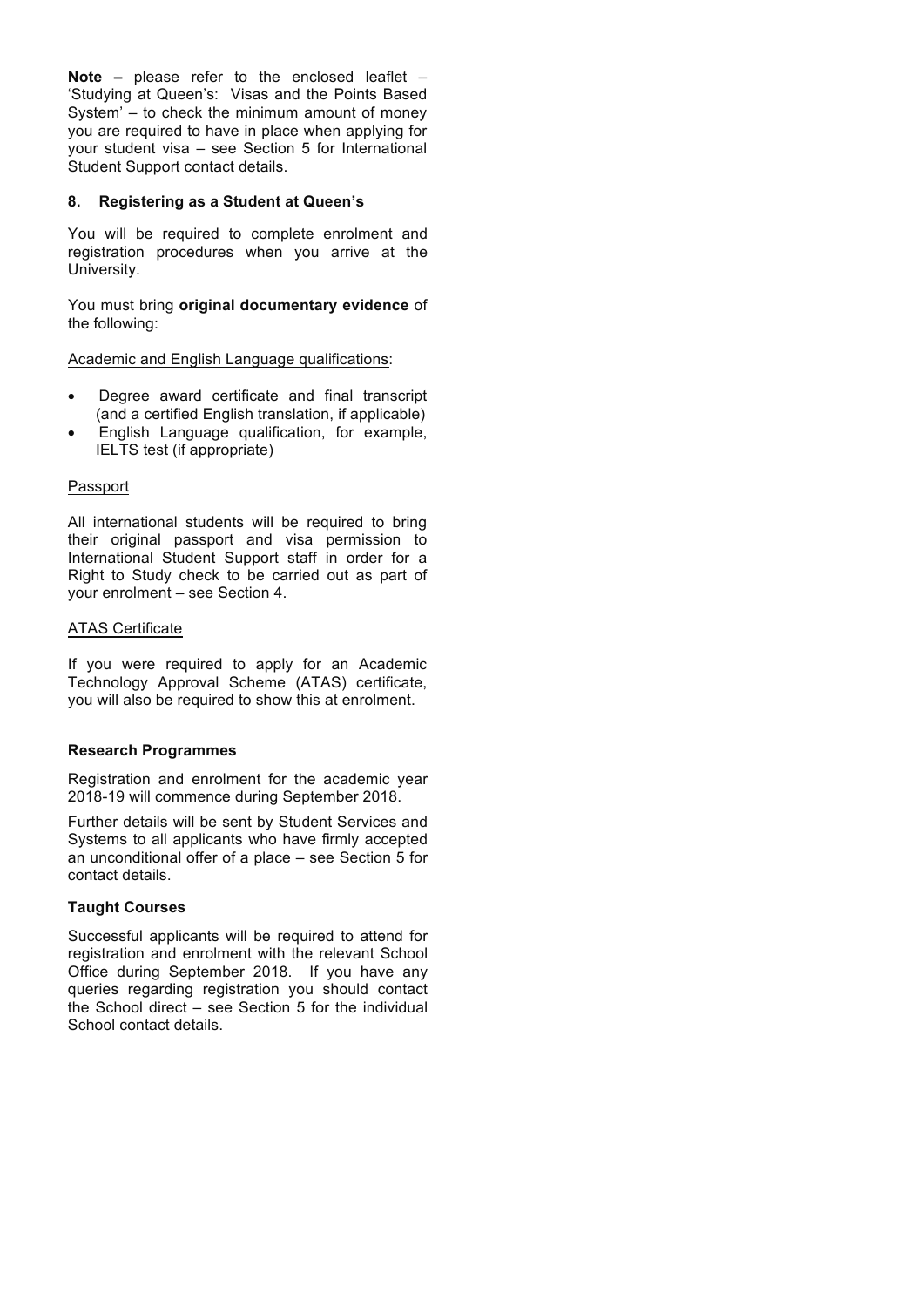# **9. Orientation Programmes/Semester Dates 9. Orientation Programmes/Semester Dates**

## **International Welcome and Orientation 2018 International Welcome and Orientation 2018**

Wednesday 12 September 2018 - Friday 14 September 2018 Wednesday 12 September 2018 - Friday 14 September 2018

## **Welcome Week 2018 (all students) Welcome Week 2018 (all students)**

Monday 17 September 2018 - Friday 21 September 2018 Monday 17 September 2018 - Friday 21 September 2018

## **Semester Dates 2018-19 Semester Dates 2018-19**

The taught academic year is 30 weeks for full-time undergraduate and postgraduate taught students. Master's students also undertake a **15-week** dissertation or research project, normally conducted between June and students also undertake a **15-week** dissertation or research project, normally conducted between June and September. The Semester Dates for the academic year 2018-19 will be: September. The Semester Dates for the academic year 2018-19 will be:

| <b>Autumn Semester</b>                                             |                                                                         |                                                 |  |  |  |  |  |  |
|--------------------------------------------------------------------|-------------------------------------------------------------------------|-------------------------------------------------|--|--|--|--|--|--|
| Weeks<br>$1 - 12$                                                  | <b>Student Contact</b><br>Monday 24 September - Friday 14 December 2018 |                                                 |  |  |  |  |  |  |
| 3 Weeks                                                            | Vacation                                                                | Monday 17 December 2018 - Friday 4 January 2019 |  |  |  |  |  |  |
| <b>Spring Semester</b>                                             |                                                                         |                                                 |  |  |  |  |  |  |
| Weeks<br>$13 - 25$                                                 | <b>Student Contact</b>                                                  | Monday 7 January - Friday 5 April 2019          |  |  |  |  |  |  |
| 3 Weeks                                                            | Vacation                                                                | Monday 8 April - Friday 26 April 2019           |  |  |  |  |  |  |
| Weeks<br>$26 - 30$                                                 | Revision &<br>Assessment                                                | Monday 29 April - Friday 31 May 2019            |  |  |  |  |  |  |
| 3 Weeks<br>Summer Vacation<br>/Dissertation or<br>research project |                                                                         | Monday 3 June – Friday 13 September 2019        |  |  |  |  |  |  |

Summer Graduation Week: Thursday 27 June – Wednesday 3 July 2019 Summer Graduation Week: Thursday 27 June – Wednesday 3 July 2019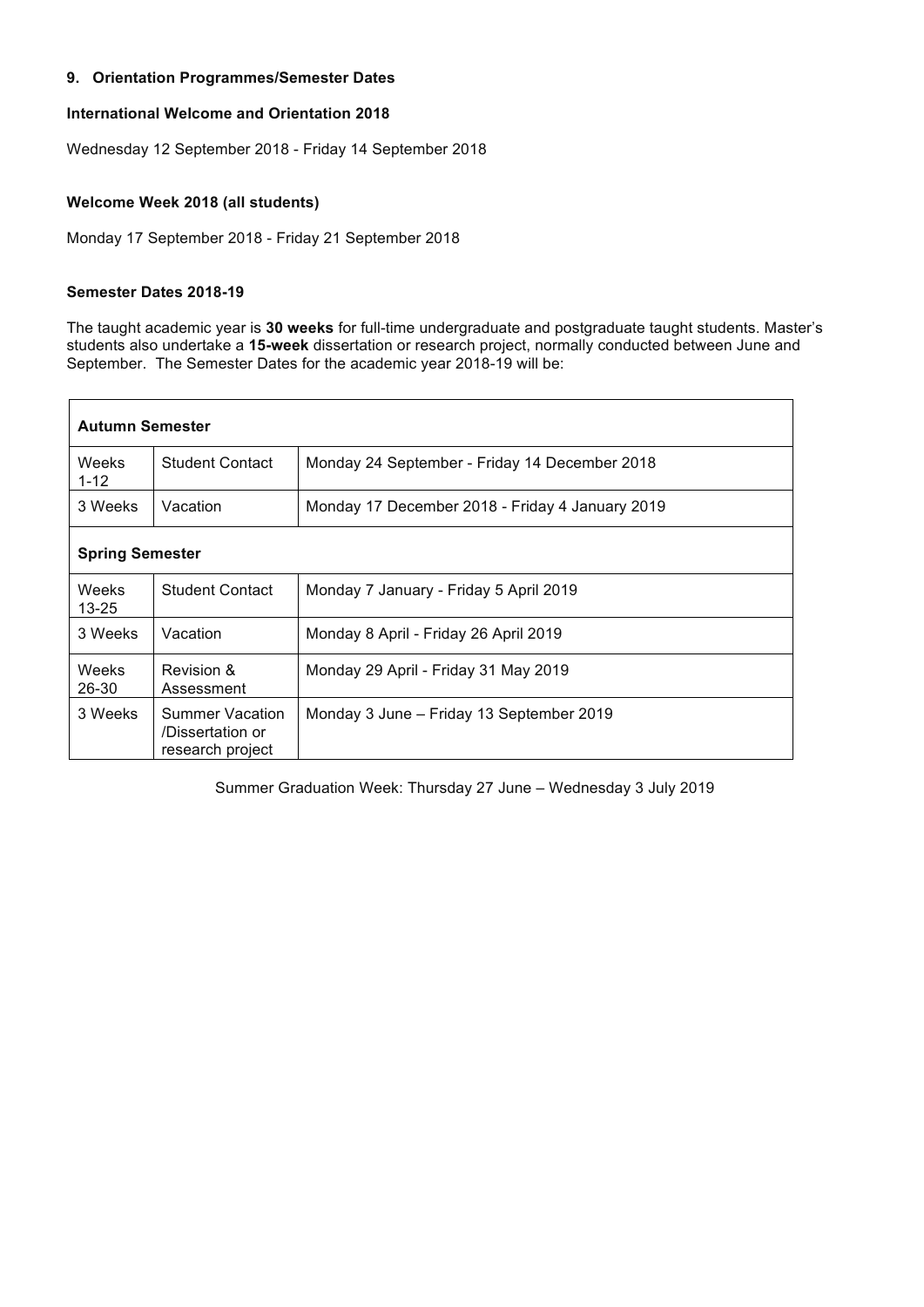## **SECTION 4 – IMMIGRATION PROCEDURES**

#### **4.1 Points Based System (PBS) Tier 4 (General) Student Visa**

The Points Based System (PBS) is the visa route for the UK Visas and Immigration (UKVI) immigration rules. Under PBS, international students who wish to enter the UK must apply under Tier 4 (General) Student Visa.

The enclosed leaflet – '**Studying at Queen's: Visas and the Points Based System**' outlines the procedures in more detail. However, if you have any questions please do not hesitate to contact **International Student Support** – iss@qub.ac.uk

These immigration rules are subject to change and it is your responsibility to check the UK Visas and Immigration website:

https://www.gov.uk/visas-immigration

As a Tier 4 visa applicant and visa holder, it is your responsibility to be aware of, and comply, with the requirements of your visa. When you apply for a Tier 4 visa you must include a **Confirmation of Acceptance for Studies** (CAS) number. The University will assign your CAS number through the UKVI system.

The CAS number will be included in a **Confirmation of Acceptance for Studies Details (CAS)** statement which will be sent to you by the Admissions and Access Service, **no earlier than 6 months before the course start date**. This will have important information that you need for your visa application. Before the CAS can be issued, you must complete and return the '*UK Visas and Immigration Information'* form, ensuring you provide details of any previous study in the UK, along with scanned copies of your passport and previous immigration stamps/permissions. You **must** disclose full details of your previous UK immigration history, including any visa refusal/curtailment.

Please ensure that you provide a scanned copy of the passport which you intend to use for your visa application.

If your course requires ATAS clearance, you must also provide evidence that you have submitted an application for ATAS clearance – see Section 4.5.

#### **Important note:**

A CAS statement (including a CAS number) will only be sent to those applicants who have **firmly accepted an unconditional offer of a place.** It is important, therefore, that you inform the Admissions and Access Service as soon as possible whether you wish to accept or decline your offer.

**Check your CAS statement carefully when you receive it.** If you notice any errors with any element of your CAS statement, please inform the Admissions and Access Service as soon as possible. This includes errors with course start and end dates, course titles and level of the course.

For those commencing study in September 2018:

• Master's degree programmes are normally one year in duration and will end on 30 September 2019.

• PhD programmes are normally three years in duration and will end on 30 September 2021.

#### **Applicants for one-year postgraduate taught programmes must pay a tuition fee deposit (see section 3, part 4) before a CAS can be issued.**

**Note** – you will be required to bring your (original) passport and visa to International Student Support staff at Queen's when you arrive for a **Right to Study** check as part of your enrolment. A photocopy of these documents will be taken at this point.

#### **4.2 Extension of Leave – Students who are currently studying at Queen's**

If you are currently studying as a student at Queen's and need to extend your visa you should contact International Student Support at iss@qub.ac.uk who will advise on the procedures and the appropriate forms to complete.

If you have completed the course for which your visa was granted and will be moving to a new course at Queen's, please contact International Student Support **before your current course ends** so they can provide you with information about applying for a visa for your new course, including the amount of money you will need to show in maintenance, and the timeline for making an application.

#### **4.3 Extension of Leave – Students who are currently studying elsewhere in the UK**

If you are studying at another educational institution in the UK and you want to extend your visa to study at Queen's University, you will need a CAS. A **CAS statement** will be sent to those applicants who have firmly accepted an unconditional offer of a place, and provided a copy of their passport and previous immigration permissions/stamps. Please note that if you are hoping to extend your visa from within the UK then you MUST seek the advice of the International Student Support staff, and send your visa application using their services. If you do not do this, then you will not be permitted to enrol until you have received your new visa. You must contact International Student Support at iss@qub.ac.uk for further advice.

Please note that the UKVI has very specific guidelines relating to the length of time an applicant may study in the UK, and what types of 'academic progression' must be demonstrated when starting a second course in the UK. Please see the most up to date Tier 4 Policy Guidance for details: (https://www.gov.uk/government/publications/guidan ce-on-application-for-uk-visa-as-tier-4-student)

#### **4.4 Extension of Leave – Migrants already in the UK who wish to study at Queen's**

Depending on the type of visa you currently have, it might be possible for you to study without switching (changing) to a student visa. If you are not sure about your visa and whether you can study please contact iss@qub.ac.uk.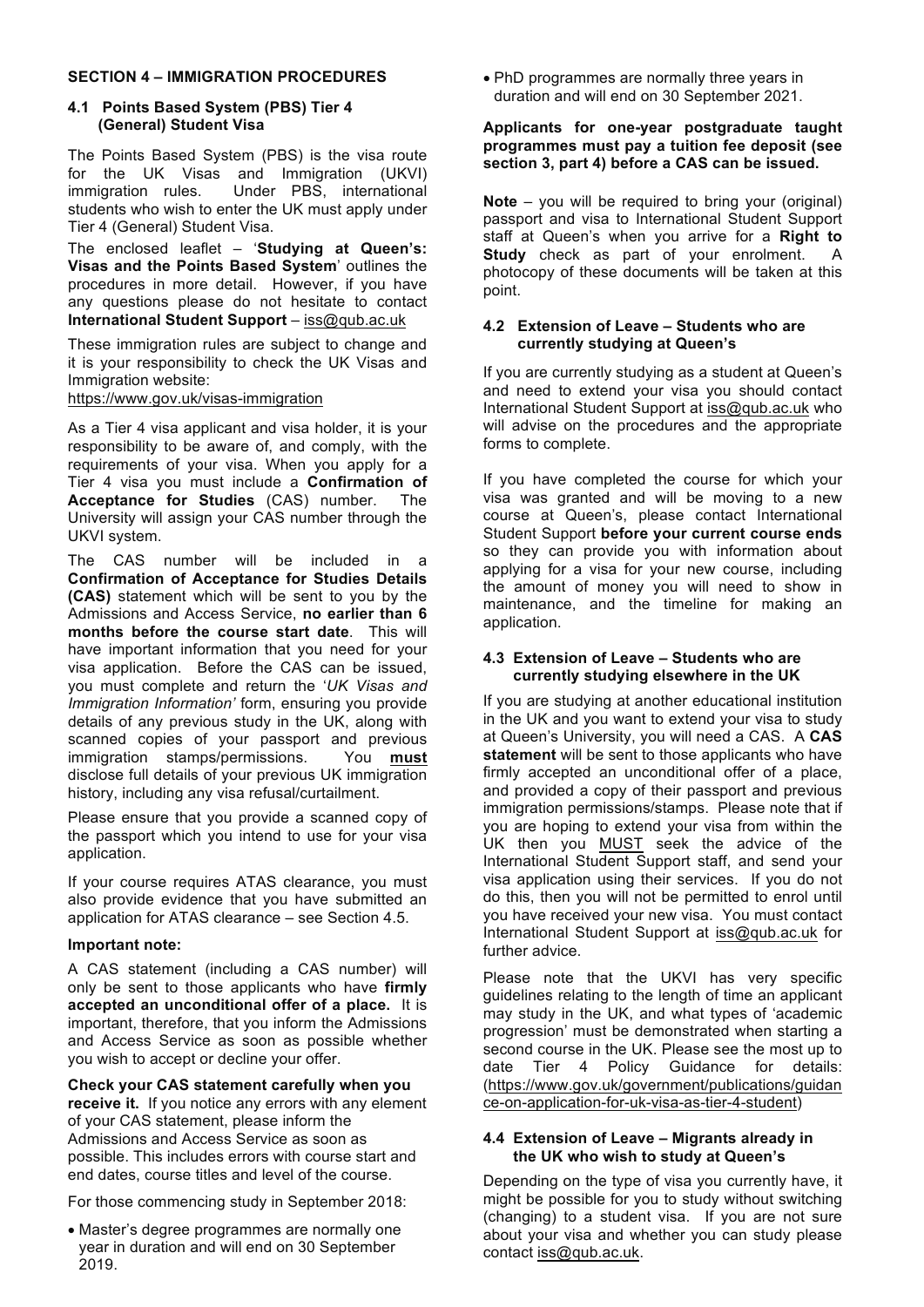# **4.5 Academic Technology Approval Scheme (ATAS)**

Non-EU/EEA students who intend to undertake postgraduate research in Science, Engineering or Technology disciplines, or study for postgraduate taught Masters (but not postgraduate Diploma) courses in Materials Science, Materials Technology, Chemical, Process and Energy Engineering, Aerospace Engineering, Mechanical Engineering or Physics are required to obtain an ATAS Certificate.

This is a requirement for **most immigration categories**, even those who do not require a Tier 4 visa, but who may have been granted another form of time-limited leave to remain e.g. as a dependant, family member, or refugee. The only exception is for applicants holding Indefinite Leave to Enter/Remain or other form of unlimited leave.

Non-EU/EEA nationals who require a Tier 4 student visa must obtain ATAS clearance **before an application for the Tier 4 visa** can be made i.e. it will be a mandatory part of the immigration process.

In order to be issued with a CAS, all applicants who are required to obtain ATAS clearance **must provide evidence to the Admissions and Access Service that they have already submitted an application for ATAS clearance**. This should be in the form of a screenshot from your application record on the ATAS online application system.

An ATAS Certificate is valid for 6 months from the date of issue by the Foreign & Commonwealth Office. You can apply for an ATAS Certificate up to 6 months in advance of the beginning of your degree programme. For example, if your programme begins on 12 September 2018, you may apply for your ATAS Certificate at any time after 12 March 2018.

If you require ATAS clearance you should apply in good time and provide a screenshot from the ATAS online application system to Admissions at the earliest opportunity. **Please do not wait until your offer becomes unconditional**, as this will delay the issue of your CAS. **A printed copy of your ATAS Certificate must be included with your visa application.**

If ATAS clearance is required for your programme of study, an attachment will be provided with your offer letter. This will include your personal and programme details, the JACS code for your area of study, and a brief description of your proposed research topic or in the case of taught programmes, a list of the modules you will be studying. This important document is required when you are completing your application for ATAS clearance and also later when applying for a visa/entry clearance. The University reference number which you will be asked for is your application number provided in the offer letter and on the attachment.

For applicants to areas where ATAS clearance is not required but where we feel there may be some doubt on the part of entry clearance officers, a short attachment will be provided and the JACS code for your programme of study will be included. This should help to simplify the entry clearance process for you.

Full details about the scheme, including the online<br>ATAS application. can be found at application, can be found at www.fco.gov.uk/atas.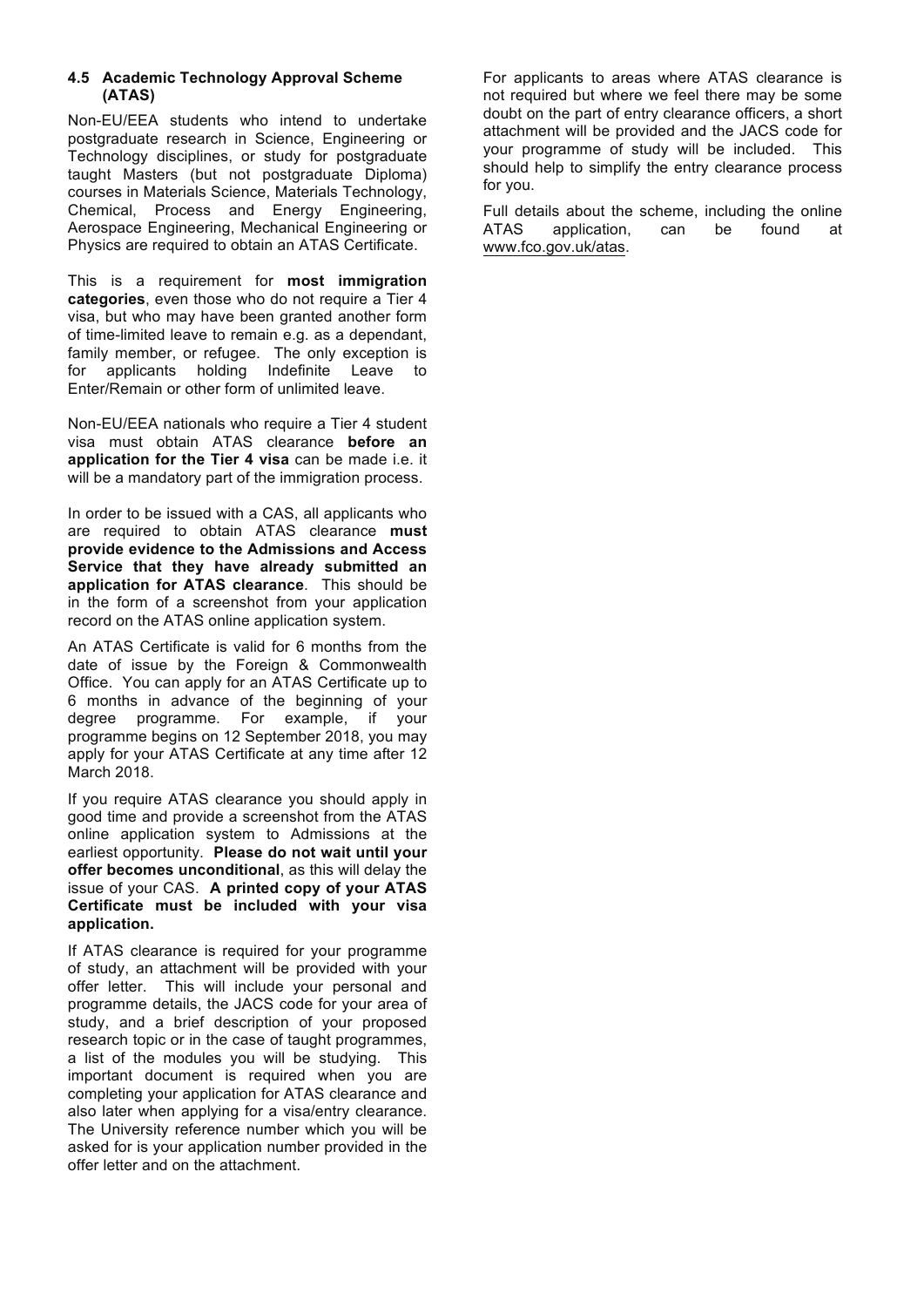## **ADMISSIONS AND ACCESS SERVICE ADMISSIONS AND ACCESS SERVICE**

**(admissions enquiries) (admissions enquiries)** Queen's University Belfast Queen's University Belfast Belfast BT7 1NN Belfast BT7 1NN  $\hat{=}$  +44 (0)28 9097 3004 Email: intl.student@qub.ac.uk Web: www.qub.ac.uk/ado Web: www.qub.ac.uk/ado

#### **STUDENT FINANCE OFFICE STUDENT FINANCE OFFICE**

**(tuition fee payments) (tuition fee payments)** Student Guidance Centre Student Guidance Centre Queen's University Belfast Queen's University Belfast Belfast BT7 1NN Belfast BT7 1NN ( +44 (0)28 9097 2767 ( +44 (0)28 9097 2767 Email: studentfinance@qub.ac.uk Email: studentfinance@qub.ac.uk Web: www.qub.ac.uk/directorates/sgc/finance/ Web: www.qub.ac.uk/directorates/sgc/finance/

## **INTERNATIONAL STUDENT SUPPORT INTERNATIONAL STUDENT SUPPORT (student visas and immigration advice and (student visas and immigration advice and International Welcome & Orientation)**

Student Guidance Centre Student Guidance Centre Queen's University Belfast Queen's University Belfast Belfast BT7 1NN Belfast BT7 1NN  $\bullet$  +44 (0) 28 9097 3820 Email: iss@qub.ac.uk Email: iss@qub.ac.uk Web: www.qub.ac.uk/sites/iss Web: www.qub.ac.uk/sites/iss

#### **QUEEN'S ACCOMMODATION AND QUEEN'S ACCOMMODATION AND HOSPITALITY HOSPITALITY**

Elms Village Elms Village Queen's University Belfast Queen's University Belfast Belfast BT9 5BW Belfast BT9 5BW  $\bullet$  +44 (0)28 9097 4525 Email: accommodation@qub.ac.uk Email: accommodation@qub.ac.uk Web: www.stayatqueens.com/ Web: www.stayatqueens.com/

## **STUDENT SERVICES AND SYSTEMS STUDENT SERVICES AND SYSTEMS**

**(enrolment and registration) (enrolment and registration)** Student Guidance Centre Student Guidance Centre University Road University Road Belfast Belfast BT7 1NN BT7 1NN ( +44 (0)28 9097 2727 ( +44 (0)28 9097 2727 Fax: +44 (0)28 9097 2828 Fax: +44 (0)28 9097 2828 Email: s.records@qub.ac.uk Email: s.records@qub.ac.uk Web: www.qub.ac.uk/directorates/sgc/srecords/ Web: www.qub.ac.uk/directorates/sgc/srecords/

## **INTERNATIONAL OFFICE INTERNATIONAL OFFICE**

**(international scholarships, agents) (international scholarships, agents)** Lanyon North Lanyon North Queen's University Belfast Queen's University Belfast Belfast BT7 1NN Belfast BT7 1NN  $\hat{=}$  +44 (0)28 9097 5088 Email: international@qub.ac.uk Email: international@qub.ac.uk Web: www.qub.ac.uk/International/ Web: www.qub.ac.uk/International/

## **INTO QUEEN'S UNIVERSITY BELFAST INTO QUEEN'S UNIVERSITY BELFAST**

**(English language course enquiries) (English language course enquiries)** Lennoxvale Lennoxvale Queen's University Belfast Queen's University Belfast Belfast BT7 1NN Belfast BT7 1NN  $\textbf{a}$  +44 (0) 28 9097 6850 Email: into@qub.ac.uk Email: into@qub.ac.uk Web: www.intohigher.com/queens Web: www.intohigher.com/queens

## **THE GRADUATE SCHOOL THE GRADUATE SCHOOL**

**(postgraduate funding enquiries) (postgraduate funding enquiries)** Queen's University Belfast Queen's University Belfast Belfast BT7 1NN Belfast BT7 1NN ( +44 (0)28 9097 2585 ( +44 (0)28 9097 2585 Email: graduateschool@qub.ac.uk Email: graduateschool@qub.ac.uk Web: www.qub.ac.uk/sites/graduateschool/PostgraduateFunding/ Web: www.qub.ac.uk/sites/graduateschool/PostgraduateFunding/

## **DISABILITY SERVICES DISABILITY SERVICES**

Student Guidance Centre Student Guidance Centre Queen's University Belfast Queen's University Belfast Belfast BT7 1NN Belfast BT7 1NN  $\textbf{a}$  +44 (0) 28 9097 5251 Email: disability.office@qub.ac.uk Email: disability.office@qub.ac.uk Web: www.qub.ac.uk/disability Web: www.qub.ac.uk/disability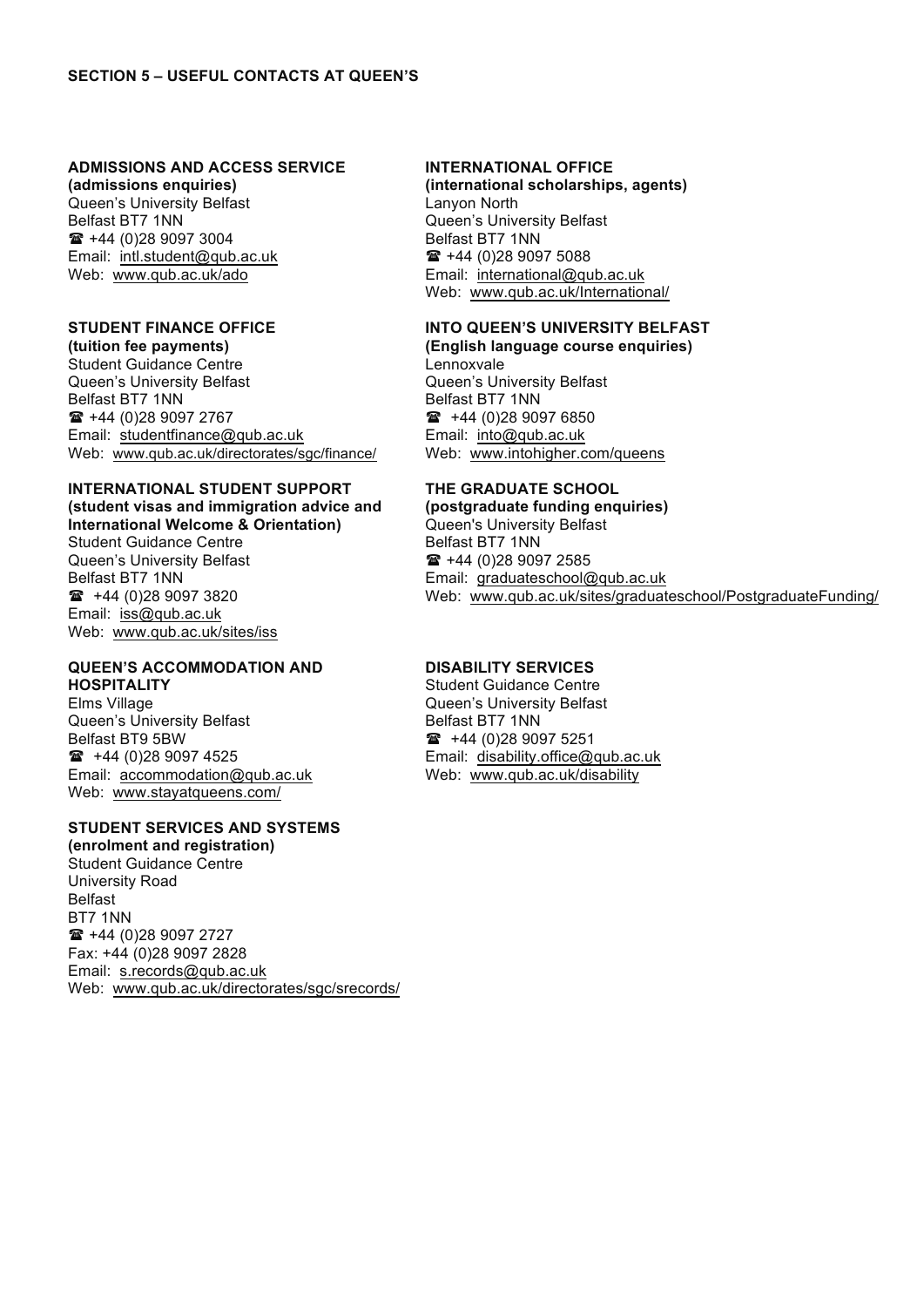# **UNIVERSITY SCHOOLS/INSTITUTES**

| <b>Faculty of Arts, Humanities and Social Sciences</b>                                      | <b>TELEPHONE NUMBER</b><br>(correct at time of print) |
|---------------------------------------------------------------------------------------------|-------------------------------------------------------|
| Arts, English and Languages                                                                 | +44 28 9097 3320                                      |
| History and Anthropology, Philosophy and<br>Politics (including Institute of Irish Studies) | +44 28 9097 5028/5101                                 |
| Law                                                                                         | +44 28 9097 3451                                      |
| Queen's Management School                                                                   | +44 28 9097 4200                                      |
| Social Sciences, Education and Social Work                                                  | +44 28 9097 5941/3323/5117                            |
| Institute of Theology                                                                       | +44 28 9097 3612                                      |
| <b>Faculty of Engineering and Physical Sciences</b>                                         |                                                       |
| <b>Chemistry and Chemical Engineering</b>                                                   | +44 28 9097 5418                                      |
| Electronics, Electrical Engineering<br>and Computer Science                                 | +44 28 9097 4639                                      |
| <b>Mathematics and Physics</b>                                                              | +44 28 9097 6005/3517/3533                            |
| Mechanical and Aerospace Engineering                                                        | +44 28 9097 4147                                      |
| Natural and Built Environment                                                               | +44 28 9097 4006/3350                                 |
| Psychology                                                                                  | +44 28 9097 5445                                      |
| <b>Faculty of Medicine, Health and Life Sciences</b>                                        |                                                       |
| <b>Biological Sciences</b>                                                                  | +44 28 9097 5787                                      |
| Martinian Dramitetum and Diamarchiae I Octam                                                | $\overline{1}$ as a contracted and $\overline{r}$     |

Medicine, Dentistry and Biomedical Sciences + 44 28 9097 2215 Nursing and Midwifery **Accord 2233 +44 28 9097 2233** Pharmacy + 44 28 9097 2086

#### **IMPORTANT INFORMATION**

The Admissions and Access Service at Queen's University has made all reasonable efforts to ensure that these guidance notes are accurate and up to date when compiled, but can accept no responsibility for any errors or omissions.

The University reserves the right to revise, alter or discontinue courses of study and to amend the Statutes and Regulations at any time without notice. It may prove necessary to vary the content or availability of some courses before or after students have been admitted. Entry to courses may be restricted by number or quality of entrants.

**Admissions and Access Service Updated September 2017**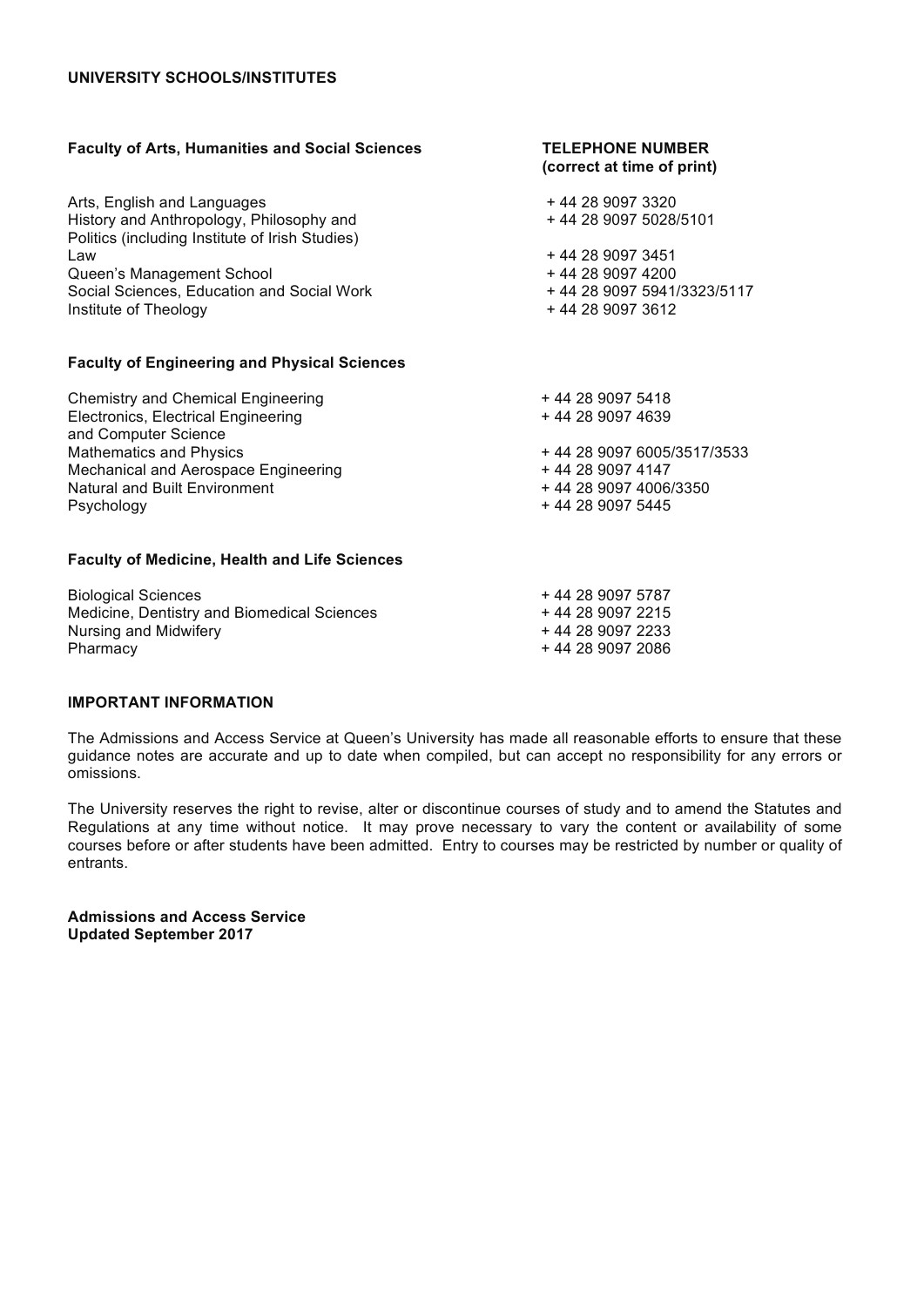

#### **Student Finance**

Student Guidance Centre Queen's University Belfast BELFAST BT7 1NN Northern Ireland United Kingdom Tel: +44 (0)28 9097 3223 Fax: +44 (0)28 9097 2856 www.qub.ac.uk studentfinance@qub.ac.uk

# **Tuition Fee Payment Methods**

Applicants holding unconditional offers can make a Deposit Payment by one of the three following methods.

## **1) Bank Transfer (TT)**

#### **Directly to Queen's University Bank Account**

Please ensure when making a payment by this bank transfer method that:

- 1. Your Bank quotes your full name and application number, and
- 2. You complete and sign the **Deposit Payment Form** (Appendix 1) and return it to studentfinance@qub.ac.uk

| Bank Address:   | Ulster Bank Limited                                      |  |  |  |  |  |  |  |
|-----------------|----------------------------------------------------------|--|--|--|--|--|--|--|
|                 | 91/93 University Road                                    |  |  |  |  |  |  |  |
|                 | <b>Belfast</b>                                           |  |  |  |  |  |  |  |
|                 | BT7 1NG                                                  |  |  |  |  |  |  |  |
|                 | Northern Ireland                                         |  |  |  |  |  |  |  |
|                 | United Kingdom                                           |  |  |  |  |  |  |  |
| Sort Code:      | 98-01-55                                                 |  |  |  |  |  |  |  |
| Account Number: | 30090175                                                 |  |  |  |  |  |  |  |
| Account Name:   | The Queen's University of Belfast - Tuition Fee Account. |  |  |  |  |  |  |  |
| Swift Code:     | ULSBGB2B                                                 |  |  |  |  |  |  |  |
| <b>IBAN No:</b> | GB52 ULSB 9801 5530 0901 75                              |  |  |  |  |  |  |  |
|                 |                                                          |  |  |  |  |  |  |  |

#### **Or**

## **Using PaytoStudy**

Queen's University Belfast has engaged with PaytoStudy, a specialist provider of international payment services, to offer non-UK students the ability to make tuition fee payments using secure bank transfers in their local currency.

Please refer to http://www.qub.ac.uk/Study/Feesandfinance/Paymentoptions/ for details of how to make the transfer

#### **2) Bank Draft**

Please ensure when making payment by bank draft that you send the completed **Deposit Payment Form** (Appendix 1) to the following address along with your bank draft and a copy of your offer letter.

Address: Student Finance Office Student Guidance Centre Queen's University Belfast Belfast BT7 1NN Northern Ireland United Kingdom

#### **3) Credit Card**

If you wish to make a payment by credit card, please call the Student Finance Office: +44 (0)28 9097 3223. You will be required to quote your student application number (please see your offer letter). Please note we do not accept American Express or Laser Cards.

If paying by credit card please complete and sign the completed **Deposit Payment Form** (Appendix 1) and return it to studentfinance@qub.ac.uk